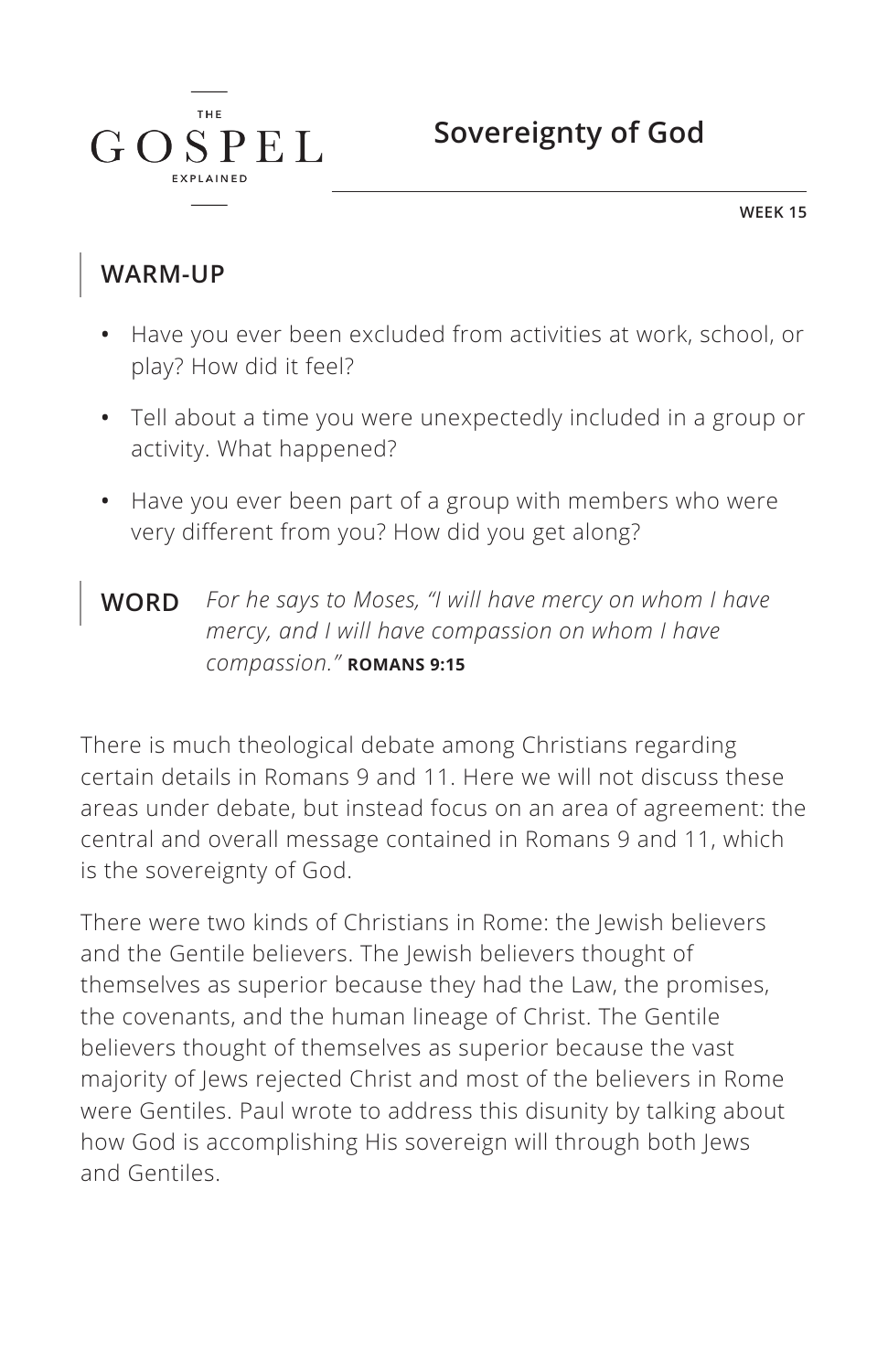### **1 God sovereignly chose to be faithful to His covenant with Israel.**

*15For he says to Moses, "I will have mercy on whom I have mercy, and I will have compassion on whom I have compassion. 16So then it depends not on human will or exertion, but on God, who has mercy." ^***ROMANS 9:15,16**

Paul expressed his anguish in the letter to the Romans. Though God had great purposes and promises for Israel, the great majority of Israelites had rejected Jesus as their Messiah. In spite of this, God's promises and purposes for Israel did not fail. God has chosen the Jews for His purposes not because of anything they had done, but because He had sovereignly chosen them to be His people and objects of His mercy. God continues to offer His mercy even to the Jews who reject Him (Romans 11:23). In the same way, just because people have rejected Christ or have not been responsive to the gospel does not mean that God has given up on them. How can knowing God's mercy help you look differently at difficult people and those who have persistently rejected the gospel?

# **2 God sovereignly chose to extend mercy to the Gentiles.**

*As indeed he says in Hosea, "Those who were not my people I will call 'my people,' and her who was not beloved I will call 'beloved.'" ^***ROMANS 9:25**

God did not discount the Gentiles (non-Jews) who put their faith in Him. Instead, He sovereignly chose to have mercy on those who were not originally His people. We, as non-Jews, can be grateful for this. In the same way that God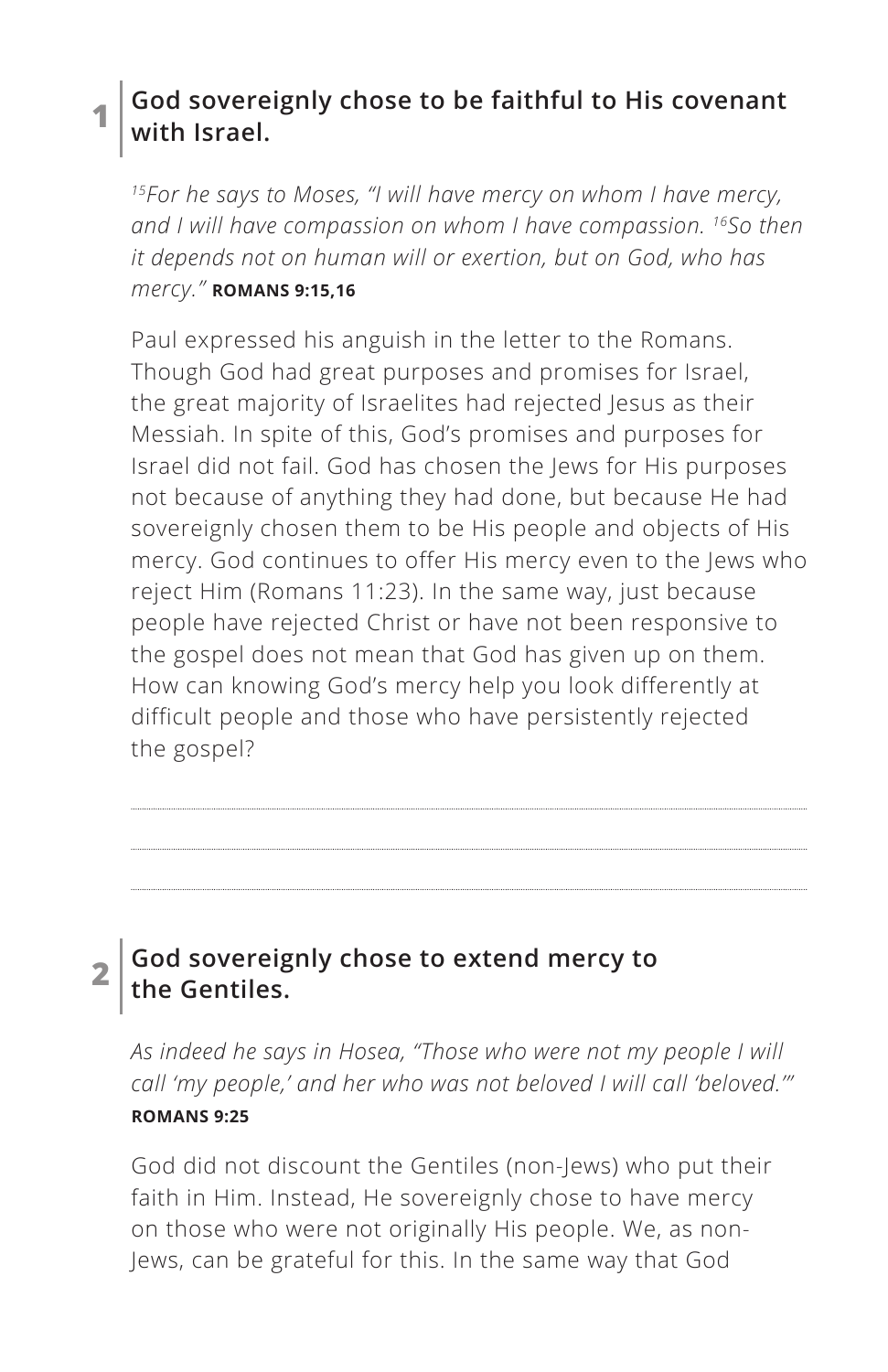told the Jews not to consider Gentiles as "outsiders" in the faith, He is telling us today not to exclude anyone who does not fit our own notion of what Christians should be like. In His sovereignty, God is calling all kinds of people to be in a covenant relationship with Him. According to Philippians 2:3, how are we to consider others?

#### **3 God sovereignly chose to put Jews and Gentiles together.**

*For if you were cut from what is by nature a wild olive tree, and grafted, contrary to nature, into a cultivated olive tree, how much more will these, the natural branches, be grafted back into their own olive tree. ^***ROMANS 11:24**

God not only included Jews and Gentiles among those He made righteous, but He also put them together as one people and one body. Paul uses the imagery of olive trees. Jews are the natural branches of His cultivated olive tree that have been cut off because of their unbelief. Gentiles belong to a different olive tree that is wild. However, Jews and Gentiles who put their faith in God are both grafted into the cultivated tree. They are now together, obtaining life from the same source, Jesus Christ. Therefore, they should no longer discount one another but rather should consider each other as belonging together. What does this say about how we should relate to fellow believers who are totally different from us?